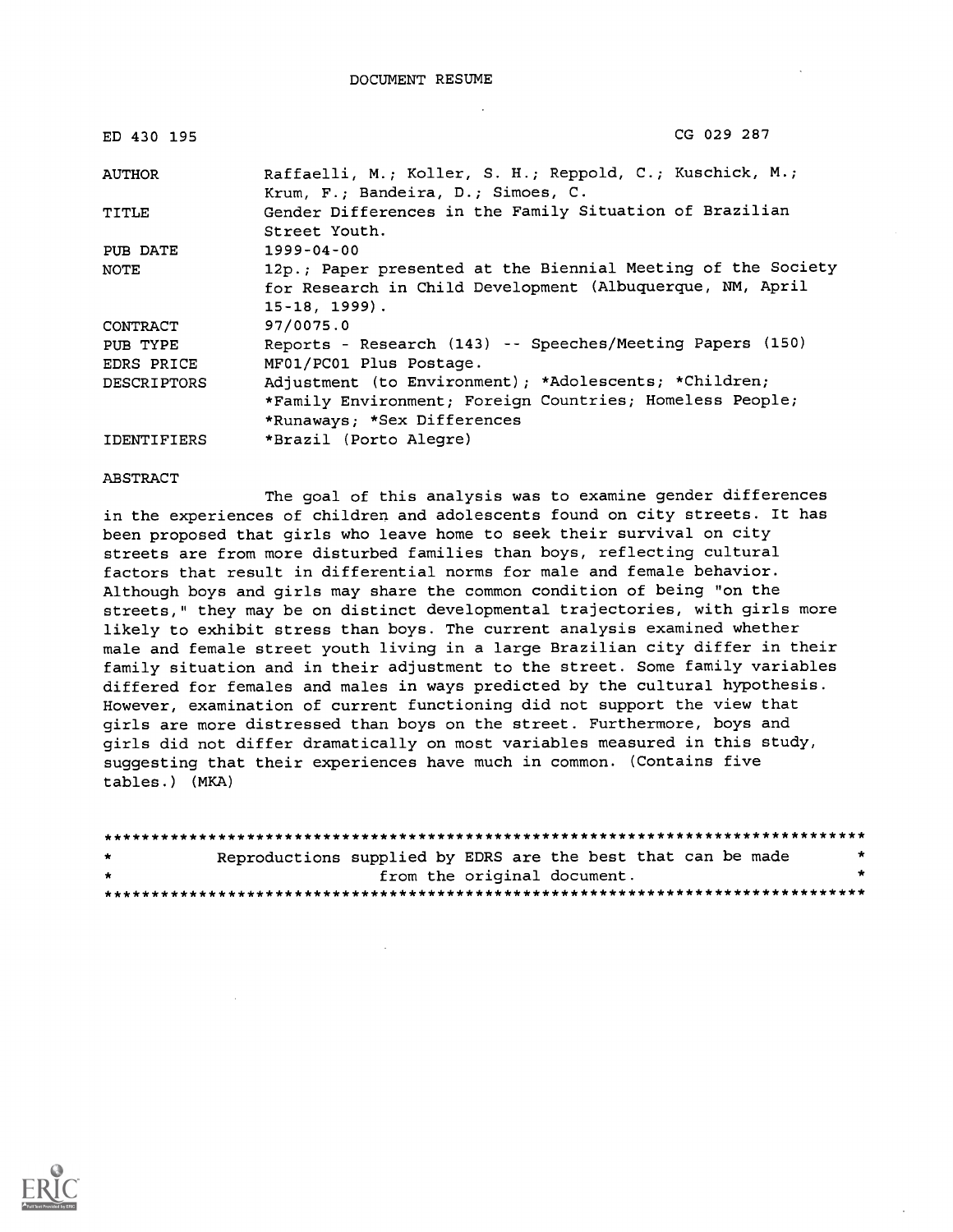# Presented at Society for Research on Child Development, Albuquerque, NM, April, 1999

Gender differences in the family situation of Brazilian street youth

M. Raffaelli<sup>1</sup>, S.H. Koller, <sup>2</sup> C. Reppold, <sup>2</sup> M. Kuschick, <sup>2</sup>

F. Krum,  $2$  D. Bandeira $2 \& C$ . Simões $1$ 

1 University of Nebraska-Lincoln, USA

 $\mathcal{E}_{\text{max}}$ 

2 Universidade Federal do Rio Grande do Sul, Porto Alegre, Brasil

## Acknowledgments

This research was supported by grants to Silvia H. Koller and to students at the Universidade Federal do Rio Grande do Sul from CNPq, FAPERGS (grant No. 97/0075.0), PET/CAPES, PROPESQ/UFRGS; and by grants to Marcela Raffaelli from the University of Nebraska Research Council, Institute for Ethnic Studies, and Office on International Affairs. Address correspondence to Marcela Raffaelli, Department of Psychology & Institute for Ethnic Studies, 238 Burnett Hall, University of Nebraska, Lincoln NE 68588-0308. E-mail: mraffaelli1@unl.edu.

| о<br>t. |
|---------|
|         |
| I       |
|         |
|         |
| ſ       |
|         |
|         |
| ٦       |
|         |

U.S. DEPARTMENT OF EDUCATION Office of Educational Research and Improvement EDUCATIONAL RESOURCES INFORMATION CENTER (ERIC)

- O This document has been reproduced as<br>- received from the person or organization<br>- originating it.
- 0 Minor changes have been made to improve reproduction quality.

Points of view or opinions stated in this docu-<br>ment :do\_not\_necessarily\_represent\_official<br>OERI position or policy.

"PERMISSION TO REPRODUCE THIS MATERIAL HAS BEEN GRANTED BY

RAFFAELLI

TO THE EDUCATIONAL RESOURCES INFORMATION CENTER (ERIC)."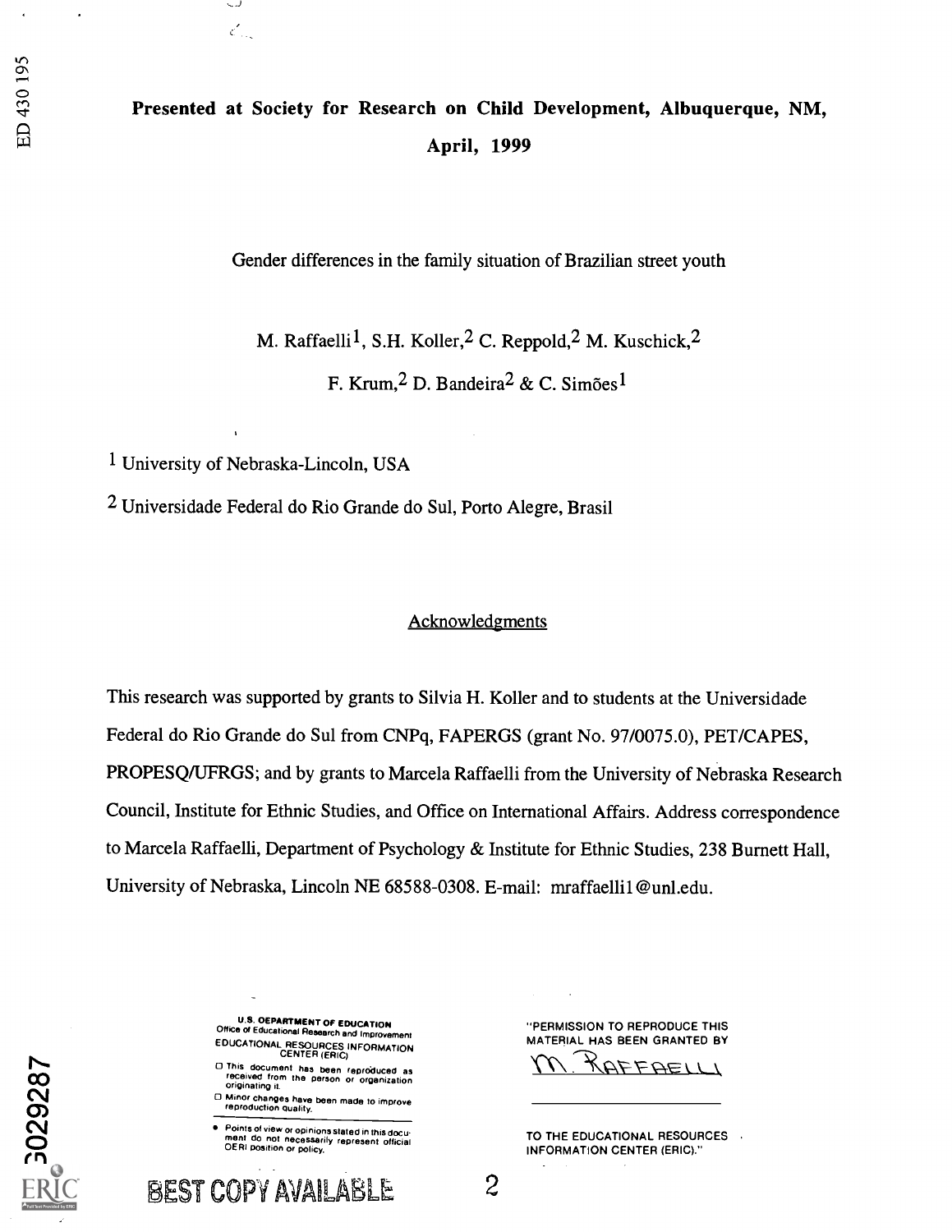## ABSTRACT

The goal of this analysis was to examine gender differences in the experiences of children and adolescents found on city streets. It has been proposed that girls who leave home to seek their survival on city streets are from more disturbed families than boys, reflecting cultural factors that result in differential norms for male and female behavior. In this view, the presence of boys on the street may reflect a deliberate survival strategy by impoverished families who socialize sons into early independence. In contrast, the presence of girls on the street is thought to reflect family dysfunction, as in most cultures girls are traditionally kept within the home. Thus, although boys and girls may share the common condition of being "on the streets" they may be on distinct developmental trajectories, with girls being more likely to exhibit distress than boys. Little empirical research has been conducted to examine whether gender differences in the experiences of street girls and boys support this cultural hypothesis. Therefore, the current analysis examined whether male and female street youth living in a large Brazilian city differ in their family situation and in their adjustment to the street. Some family variables differed for males and females in ways predicted by the cultural hypothesis. For example, there was a tendency for more girls to say they left home because of conflict or abuse, and girls were more likely than boys to report negative relationships with their mother and father. However, examination of current functioning did not support the view that girls are more distressed than boys on the street. Furthermore, boys and girls did not differ dramatically on most variables measured in this study, suggesting that their experiences have much in common. Additional research on this topic is urgently needed. Future research should include mental health assessments, involve a larger sample of participants, and follow youngsters longitudinally to examine long-term adjustment to the street setting.

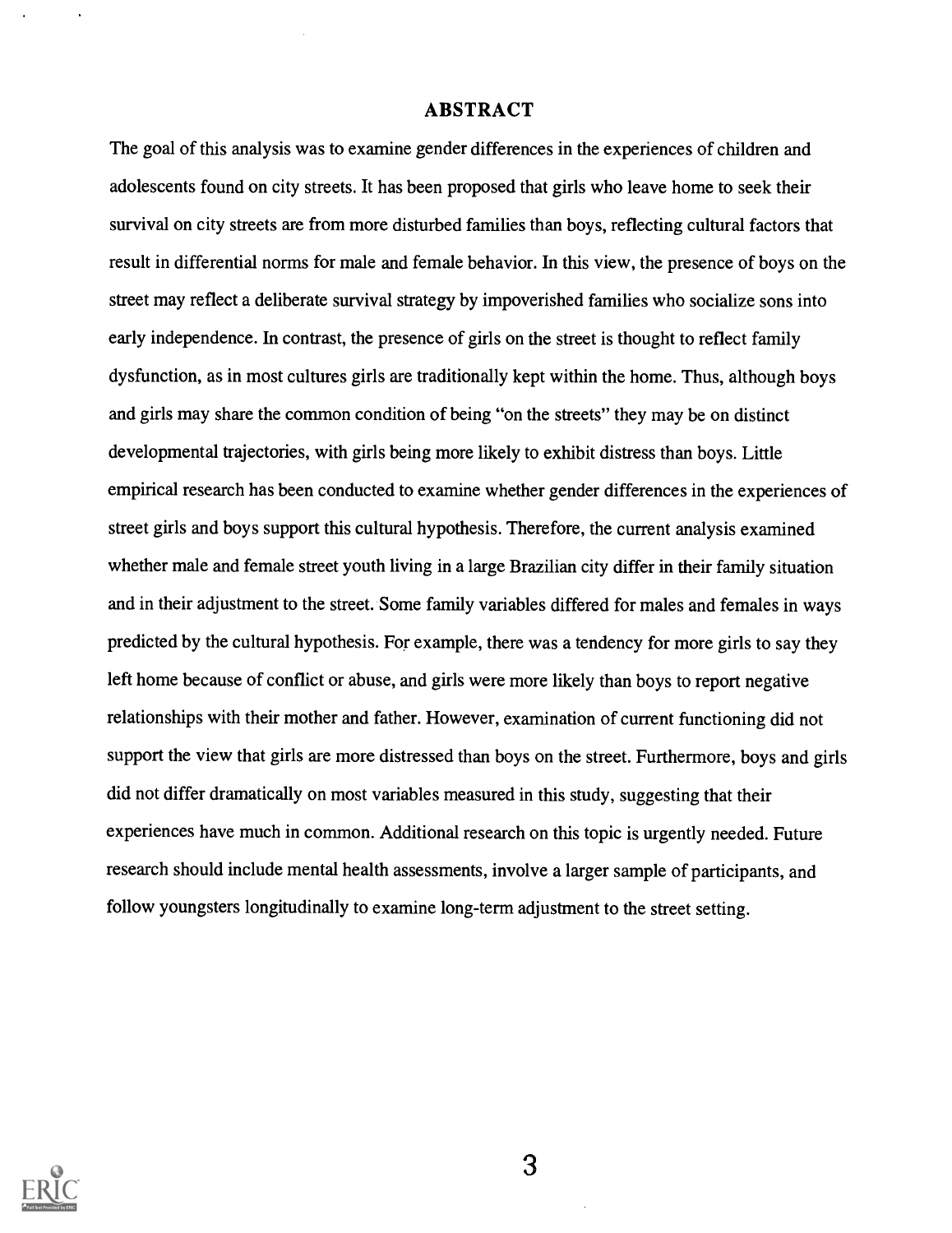## BACKGROUND

The United Nations defines a street youth as "any boy or girl ... for whom the street (in the widest sense of the word, including unoccupied dwellings, wasteland, etc.) has become his or her habitual abode and/or source of livelihood; and who is inadequately protected, supervised, or directed by responsible adults." Despite inclusion of girls in this definition, most youth found on the street and included in research studies are in fact male. Attempts to work with female street youth are hampered by lack of knowledge about differences between girls and boys on the street.

It has been proposed that girls who leave home are from more disturbed families than boys, reflecting cultural factors that result in differential norms for male and female behavior. In this view, the presence of boys on the street may reflect a deliberate survival strategy by impoverished families who socialize sons into early independence. In contrast, the presence of girls on the street is thought to reflect family dysfunction, as in most cultures girls are traditionally kept within the home. Thus, although boys and girls may share the common condition of being "on the streets" they may be on distinct developmental trajectories, with girls being more likely to exhibit distress than boys.

Little empirical research has been conducted to examine whether gender differences in the experiences of street girls and boys support this cultural hypothesis. The current analysis had two main goals. The first was to examine whether male and female street youth differ in their family situation, and the second was to examine whether boys and girls show different adjustment to the street.

### METHOD

### Participants and Procedures

Table 1 displays characteristics of the study sample. The study was conducted in Porto Alegre, a mid-sized city (population 1.5 million) in southern Brazil. Following procedures approved by Institutional Review Boards at the co-Investigators' home universities, interviewers approached potential respondents in institutional settings (e.g., shelters, open houses providing meals and recreational activities), explained the study, and invited them to participate in a two-part interview.



4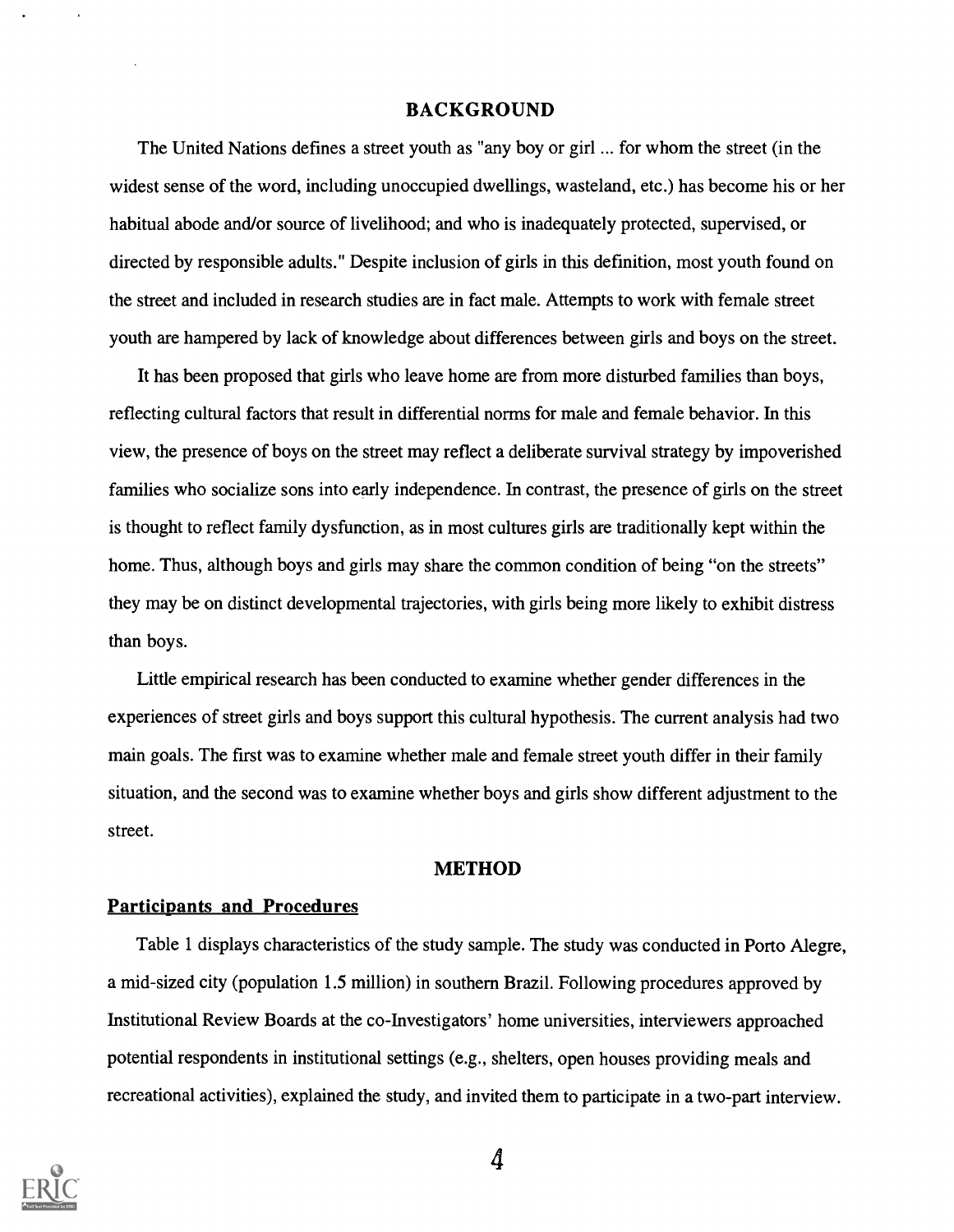The first part of the interview consisted of a sentence completion task, and the second part of a semi-structured interview.

### Measures

Sentence Completion Task. Participants completed the Sentence Completion Task for Street Children and Adolescents, developed by the authors for the current study. The measure includes 24 items assessing different domains (e.g., street life, family, future expectations). This analysis focuses on nine stems dealing with different aspects of family life. Inductively-derived content coding schemes were developed for responses to each sentence stem. Responses were classified by two independent coders and discrepancies were resolved by discussion.

Semi-structured interview. The interview included questions dealing with family experiences (e.g., family precursors to leaving home, current family relations) and current functioning on the street (e.g., survival activities, support networks).

## RESULTS

## Family situation and relationships

Reasons for leaving home. The most common reason for leaving home was to escape conflict or abuse (Table 2). Although the difference was not significant, more girls than boys said they left because of conflict. Only five youngsters said that death in the family was a precipitant for leaving home. Additional analyses (not shown) revealed that the majority of the sample (69.7%) had two living parents; 3 (4.5%) had lost both parents, 3 (4.5%) their mother, and 14 (21.2%) their father.

Current family contact. No significant gender differences emerged, although more girls said their families had news of them, and more girls had gone home in the last month (bottom half of Table 2).

Subiective aspects of family relations. Close-to-significant gender differences were found in responses to two of the sentence stems dealing with parents (responses to the third stem,"I think my father/mother," were similar to "My father/mother and I," and are not presented). More boys than girls reported positive, and fewer negative, parental relationships (Table 3). In terms of what was wished for with each parent, gender differences emerged for fathers but not mothers. Over



5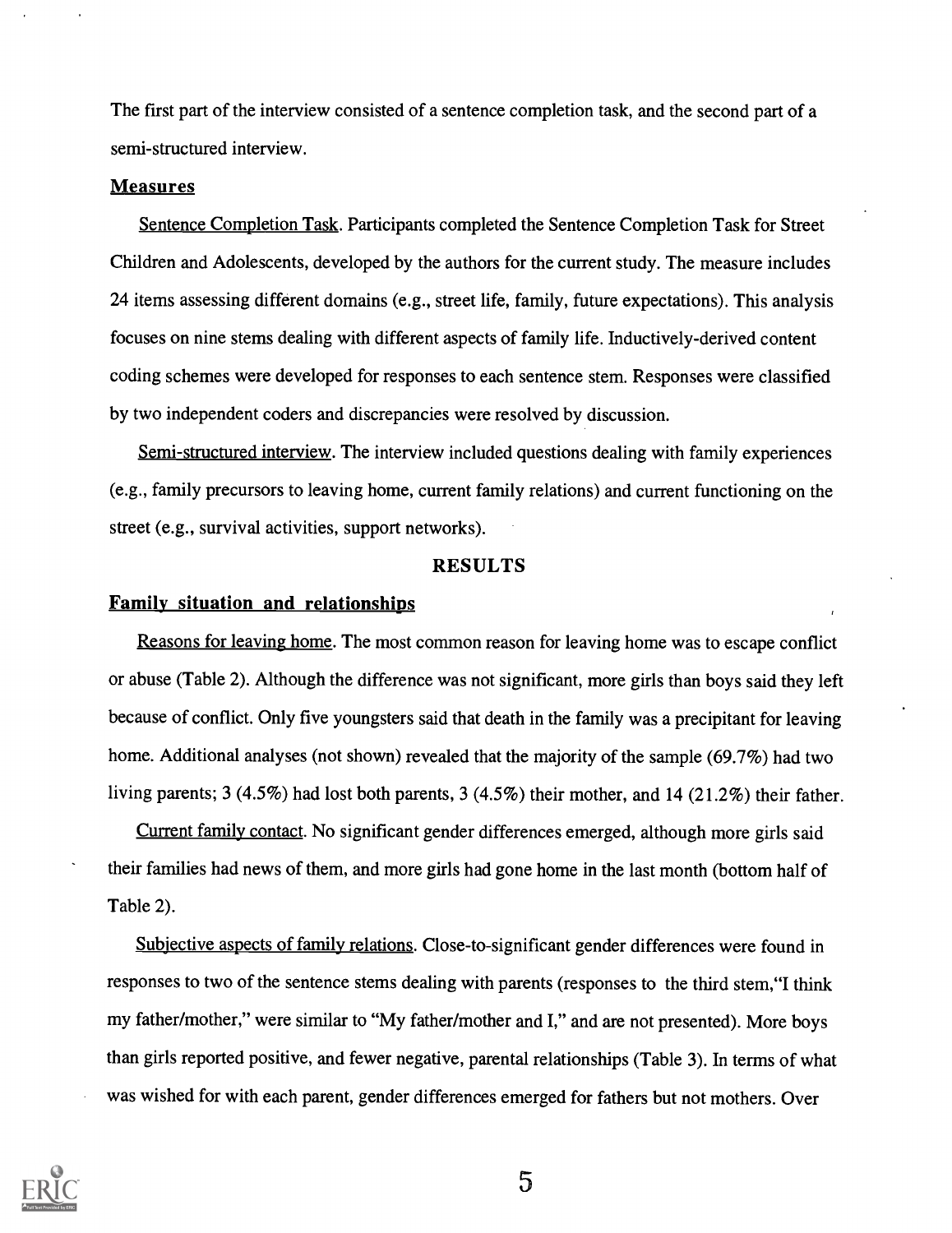two thirds of girls wished their father would change in some way (most commonly in how he treated the respondent or other family members). In contrast, nearly a third of boys said they wished their father was alive or with them, and 16% said they wished their father had a better life (a wish was not expressed by any of the girls). No gender differences emerged in responses to the three sentence stems dealing with family (Table 4).

#### Functioning in the street environment

Gender differences in youngsters' sleeping locations, ability to meet survival needs, and social networks were examined (Table 5). No significant gender differences in sleeping location emerged, but more girls said they slept in institutions, and fewer slept on the street. In terms of meeting survival needs, several gender differences emerged. For example, boys were more likely to have experienced police violence and to earn money by begging. Furthermore, although the differences were not significant, more of the boys said they went hungry and stole to survive. Finally, looking at social networks, the majority of both boys and girls said they had someone to help them and nearly two thirds were attending school.

## DISCUSSION

Scholars have proposed that male and female children and adolescents on the street may experience differential developmental trajectories that reflect cultural norms regarding genderappropriate behavior. The goal of this analysis was to assess the cultural hypothesis by exploring gender differences in a sample of homeless Brazilian adolescents, focusing in particular on their family situation and in their ability to meet basic needs on the street. The main findings were:

- $\bullet$ Some family variables differed for males and females in ways predicted by the cultural hypothesis. For example, there was a tendency for more girls to say they left home because of conflict or abuse, and girls were more likely than boys to report negative relationships with their mother and father. These findings provide support for the view that to overcome cultural resistance to girls leaving home, the family situation must be more negative.
- Contrary to the cultural hypothesis, findings did not support the view that girls are more  $\bullet$ distressed than boys on the street. The pattern of gender differences in current functioning



6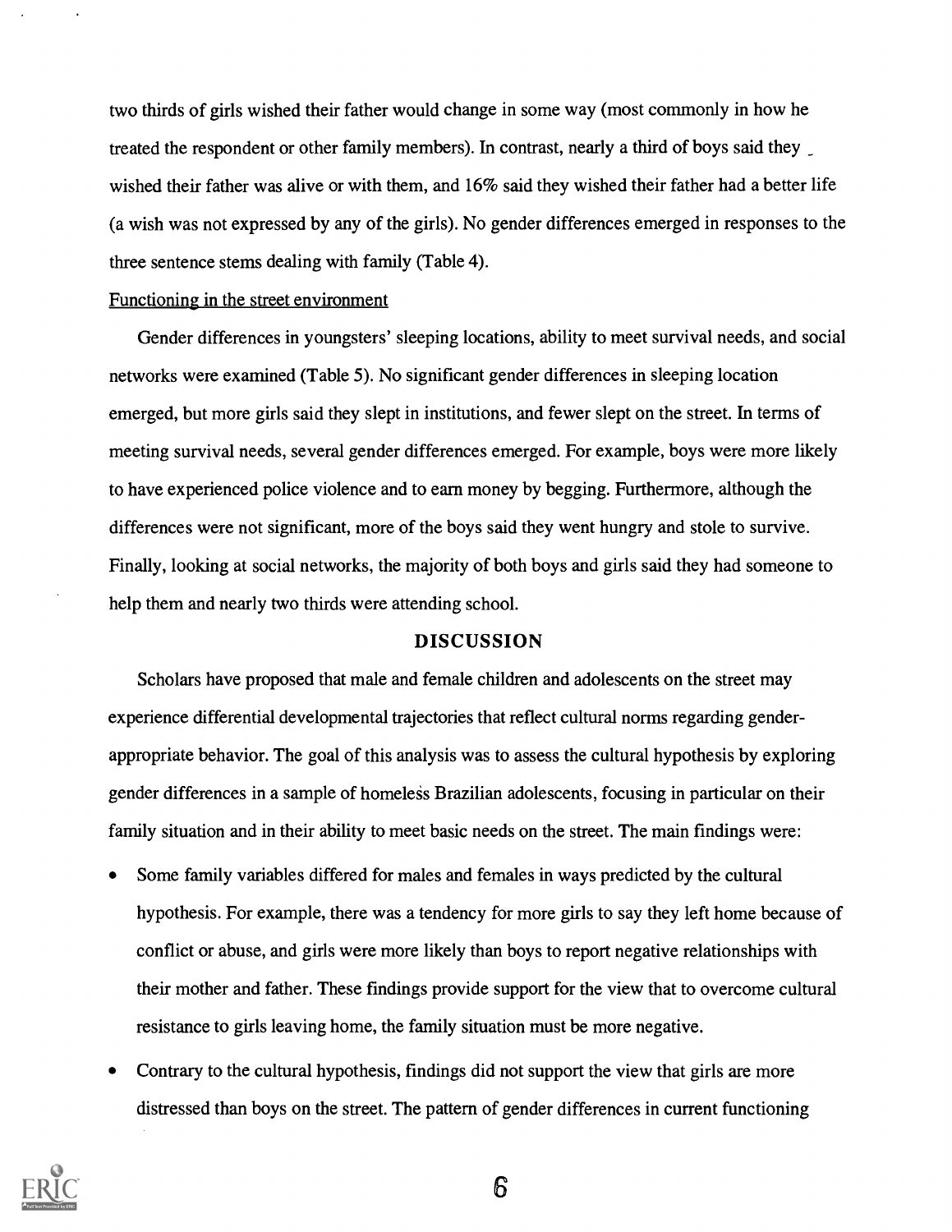suggests that some girls may even be better off than boys, perhaps because they are better able to access institutional support and avoid negative attention from the police and other authorities.

Boys and girls did not differ dramatically on most variables measured in this study, suggesting  $\bullet$ that their experiences have much in common.

Additional research on this topic is urgently needed. Future research should include mental health assessments, involve a larger sample of participants, and follow youngsters longitudinally to examine long-term adjustment to the street setting

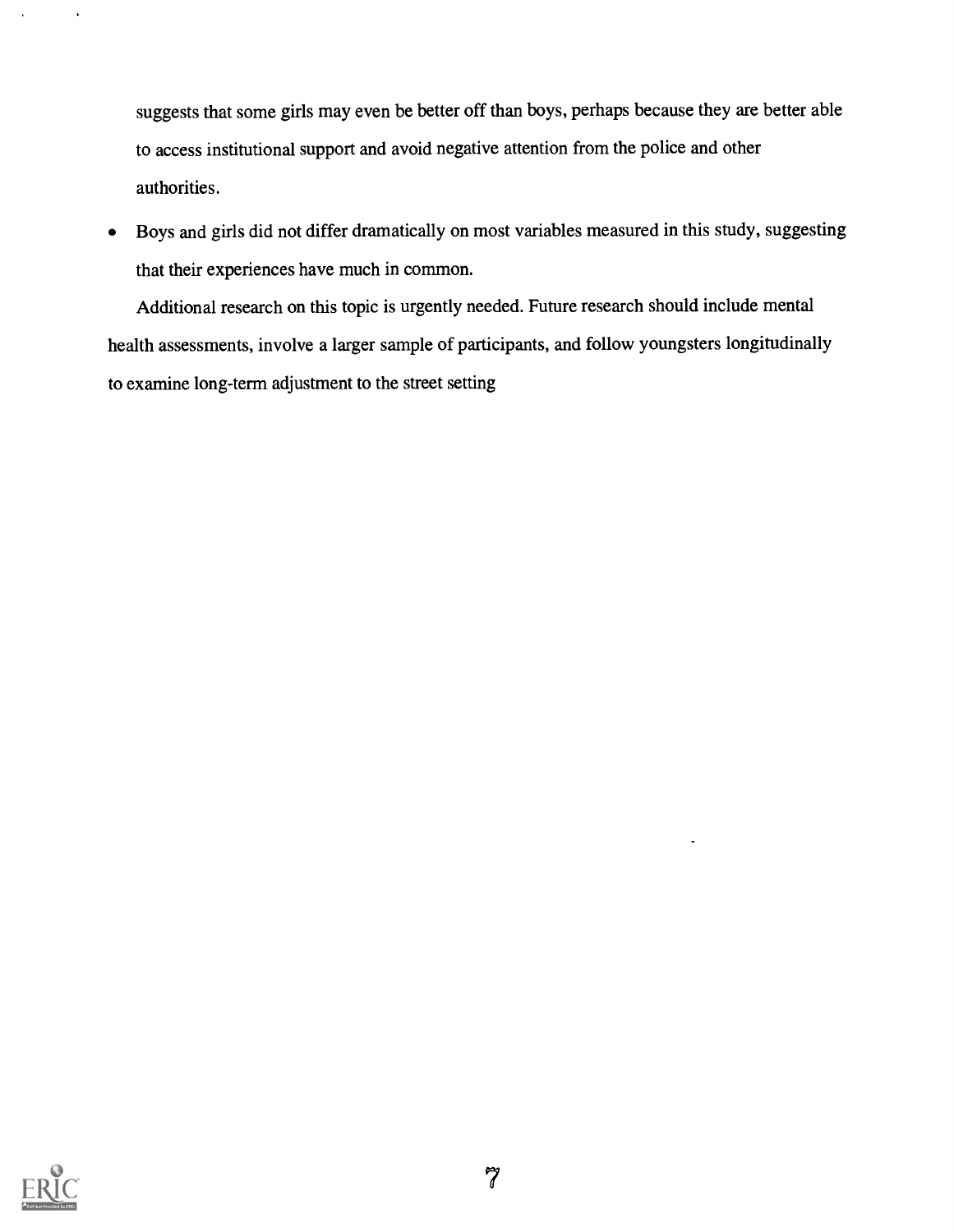# Table 1.

 $\Delta \phi = 0.001$ 

 $\ddot{\phantom{0}}$ 

Sample description

|                   | GIRLS $(p = 33)$ | BOYS $(n=33)$ | All $(n=66)$ |
|-------------------|------------------|---------------|--------------|
| Age               |                  |               |              |
| Mean $(SD)$       | 14.6(1.8)        | 14.3 $(1.9)$  | 14.5 $(1.9)$ |
| Range             | $11 - 18$        | $10-17$       | $10 - 18$    |
| Race              |                  |               |              |
| White             | 39%              | 27%           | 33%          |
| <b>Black</b>      | 42%              | 42%           | 42%          |
| Mixed             | 18%              | 30%           | 24%          |
| Where family from |                  |               |              |
| POA (study city)  | 79%              | 70%           | 74%          |
| Interior of state | 18%              | 24%           | 21%          |
| Another state     | 3%               | 6%            | 5%           |

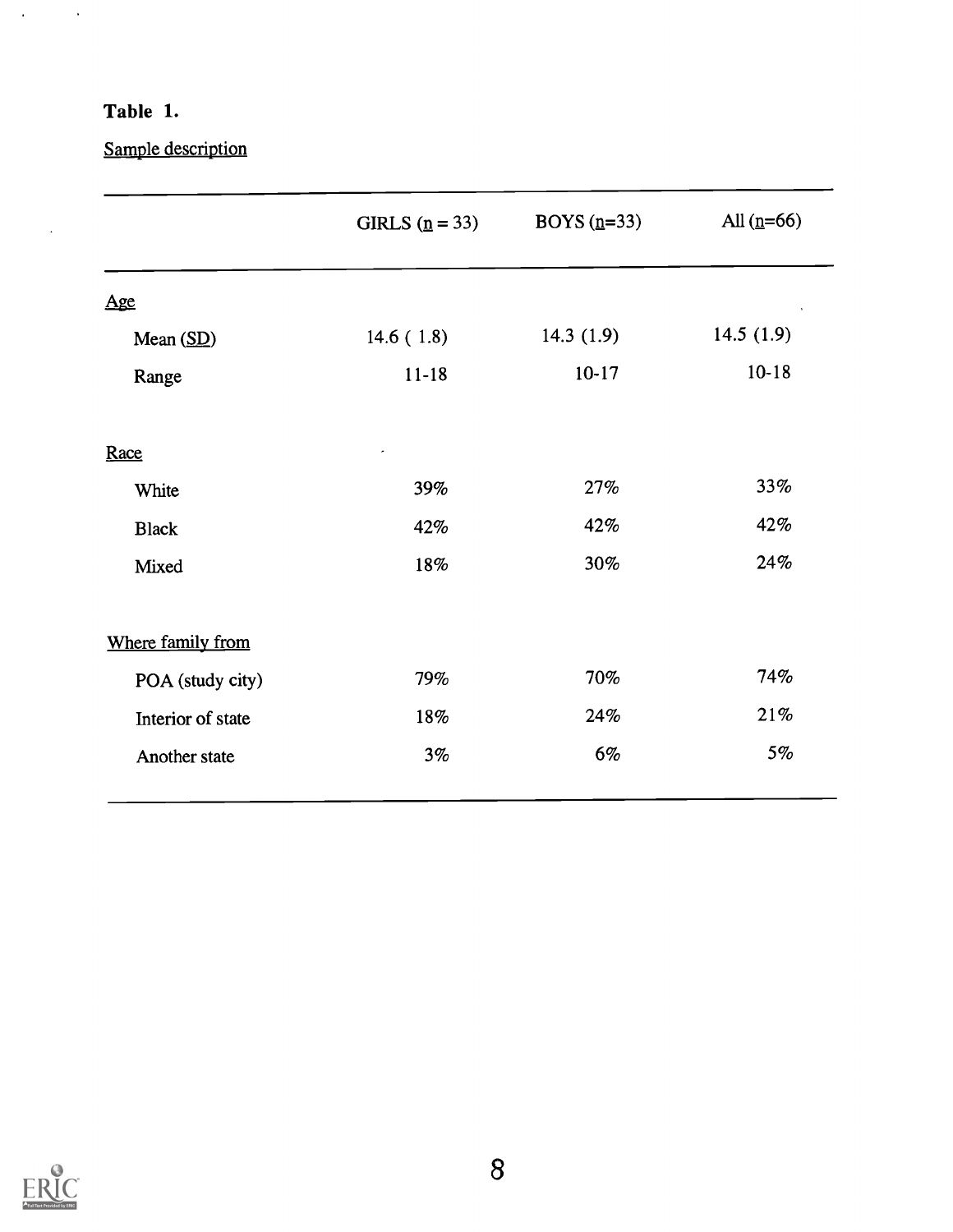## Table 2.

 $\ddot{\phantom{1}}$ 

Gender differences in family situation (% responding "yes" to each variable)

|                                 | Girls $(n=33)$ | Boys $(n=33)$ | All $(n=66)$ |
|---------------------------------|----------------|---------------|--------------|
| Reasons for leaving home a      |                |               |              |
| Abuse                           | 24.4           | 18.2          | 21.1         |
| Conflict                        | 51.5           | 36.4          | 43.9         |
| Freedom                         | 18.2           | 15.2          | 16.7         |
| Death in the family             | 6.1            | 9.1           | 7.6          |
| Poverty                         | 3.0            | 9.1           | 6.1          |
| <b>Current family relations</b> |                |               |              |
| Family members same city        | 87.5           | 81.3          | 84.4         |
| Family has news of child        | 72.4           | $48.3*$       | 60.3         |
| Visited home last month         | 66.7           | 51.5          | 59.1         |
| Ever sleep at family home       | 18.2           | 21.2          | 15.9         |

a Categories are not exclusive. Only categories with at least 8 respondents are shown. Significant gender differences (chi-square with continuity correction):  $* p <$ . 10.

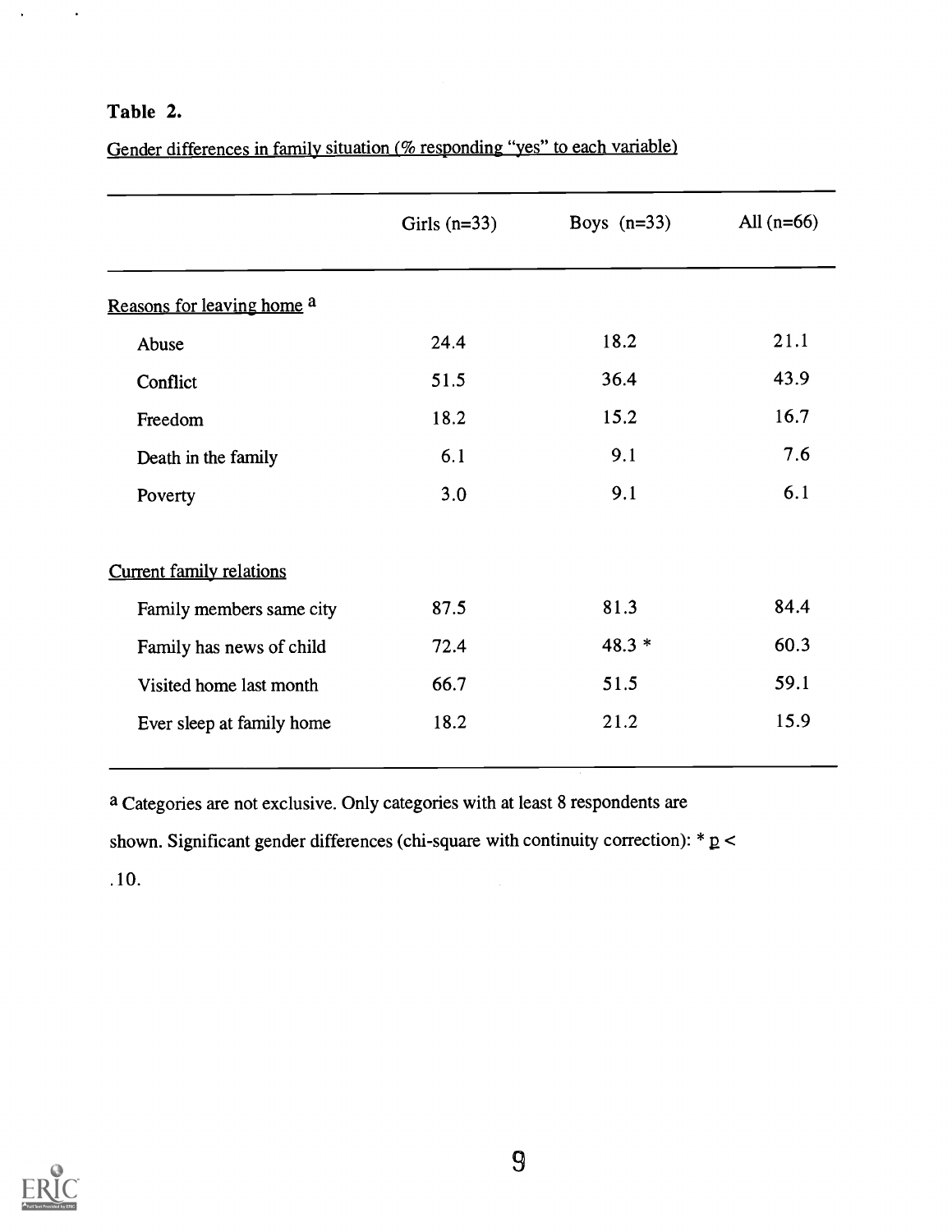# Table 3.

 $\Delta \phi = 0.01$ 

Responses to sentence stems about parents (% giving each response)

|                       | "My father and I"                           |                     | "My mother and I"                           |                       |
|-----------------------|---------------------------------------------|---------------------|---------------------------------------------|-----------------------|
|                       | Girls                                       | <b>Boys</b>         | <b>Girls</b>                                | <b>Boys</b>           |
| Positive relationship | 38.7                                        | 64.5                | 48.4                                        | 67.9                  |
| Negative relationship | 35.5                                        | 12.9                | 48.4                                        | 25.0                  |
| Life events/changes   | 6.5                                         | 9.7                 | $\bf{0}$                                    | 7.1                   |
| Dead/unknown          | 19.4                                        | 12.9                | 3.2                                         | $\bf{0}$              |
|                       | $-$ <sup>2</sup> =5.87, <u>df</u> =3, p<.12 |                     | $-$ <sup>2</sup> =6.24, <u>df</u> =3, p<.10 |                       |
|                       |                                             | "I wish my father " |                                             | "I wish my mother "   |
|                       | <b>Girls</b>                                | <b>Boys</b>         | <b>Girls</b>                                | <b>Boys</b>           |
| Change/be different   | 68.8                                        | 43.8                | 58.1                                        | 51.7                  |
| Were alive/with me    | 21.9                                        | 31.3                | 16.1                                        | 17.2                  |
| Better life           | $\bf{0}$                                    | 15.6                | 22.6                                        | 20.7                  |
| Negative or no wish   | 9.4                                         | 9.4                 | 3.2                                         | 10.3                  |
|                       | $2$ =7.31, <u>df</u> =3, <u>p</u> <.06      |                     |                                             | $2$ =1.28, df=3, n.s. |

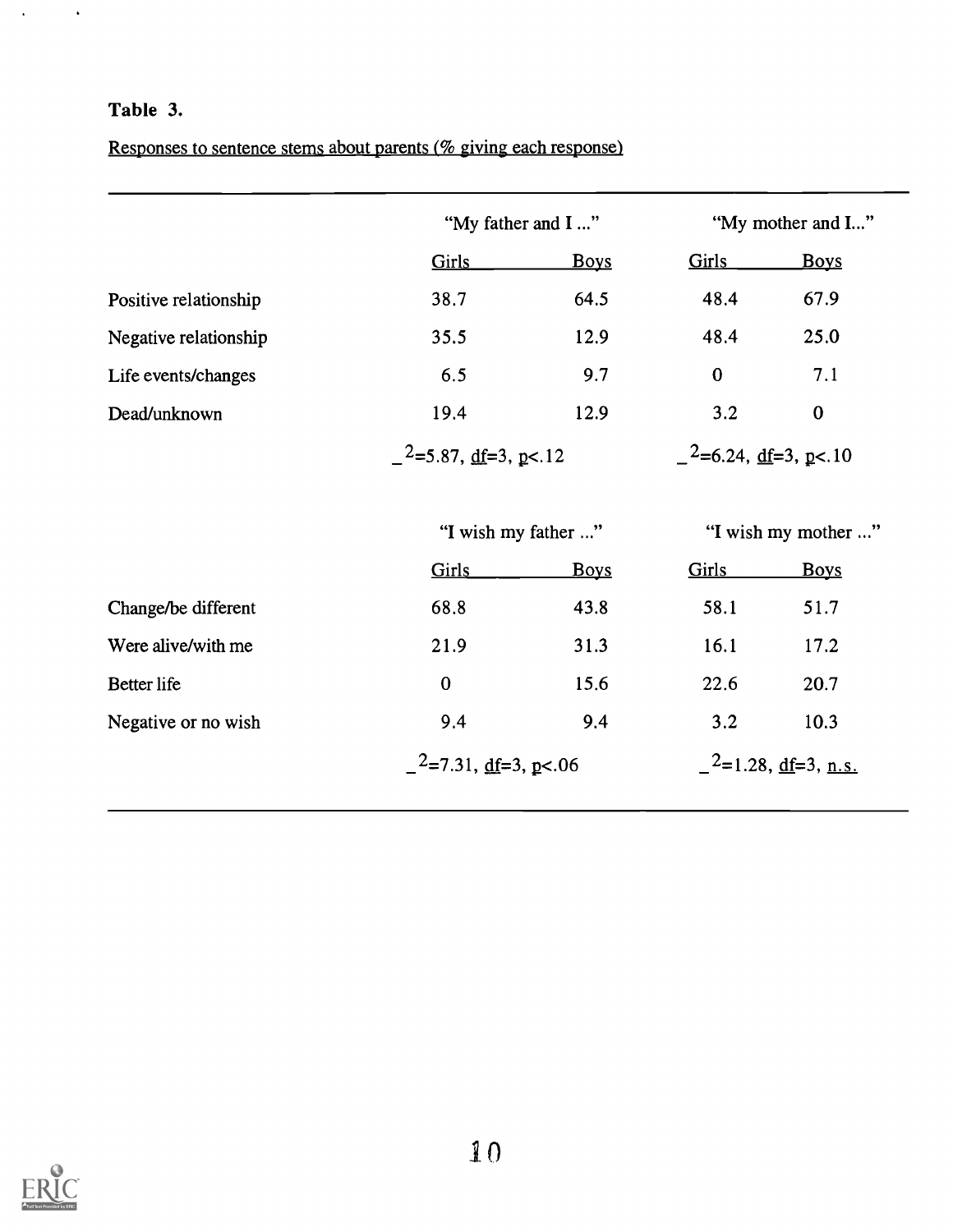|                                 | Girls $(n=33)$ | Boys $(n=33)$ | All $(n=66)$ |
|---------------------------------|----------------|---------------|--------------|
| "My family treats me"           |                |               |              |
| Neutral                         | 10.0           | 20.0          | 15.0         |
| Positive                        | 30.0           | 36.7          | 33.3         |
| Mixed                           | 10.0           | 3.3           | 6.7          |
| Negative                        | 46.7           | 33.3          | 40.0         |
| No contact                      | 3.3            | 6.7           | 5.0          |
| "When I was little, my family " |                |               |              |
| Positive aspects/treatment      | 36.6           | 46.9          | 42.0         |
| Negative aspects/treatment      | 20.0           | 15.6          | 17.7         |
| Was united/better               | 30.0           | 25.0          | 27.5         |
| Other                           | 13.3           | 12.5          | 12.8         |
| "I wish my family "             |                |               |              |
| Was united/together             | 42.4           | 42.0          | 42.2         |
| Was different                   | 48.5           | 51.6          | 50.0         |
| Other                           | 9.0            | 6.5           | 7.9          |

# Table 4. Responses to sentence stems about family



 $\Delta$  ,  $\Delta$  ,  $\Delta$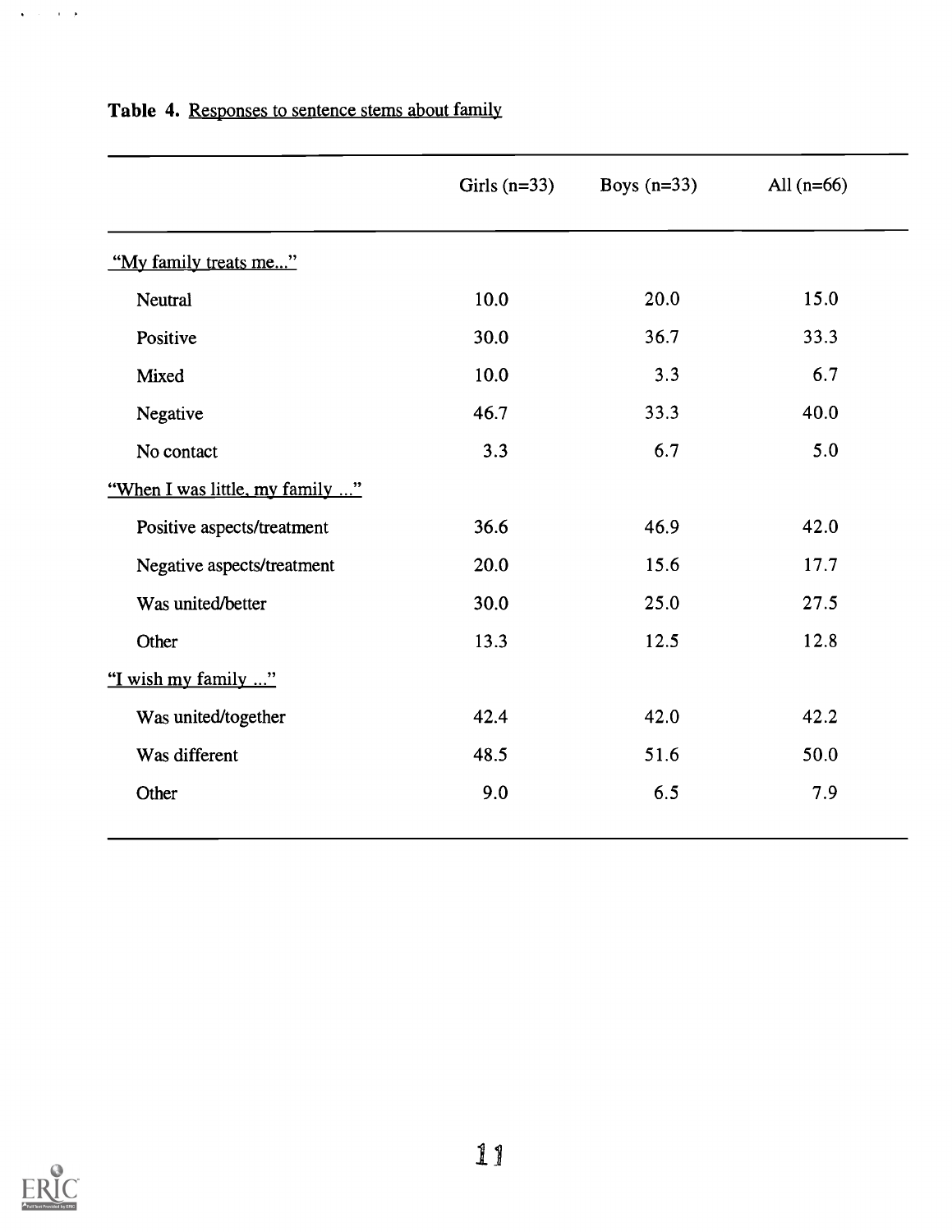|                            | Girls $(n=33)$ | Boys $(n=33)$ | All $(n=66)$ |
|----------------------------|----------------|---------------|--------------|
| Sleeping location(s) $a$   |                |               |              |
| Institution                | 63.6           | 48.5          | 56.1         |
| <b>Street</b>              | 30.3           | 51.5          | 40.9         |
| Home                       | 18.2           | 21.2          | 19.7         |
| Survival needs             |                |               |              |
| Feel safe where sleep      | 75.0           | 75.0          | 75.0         |
| Go hungry                  | 42.4           | 60.6          | 51.5         |
| Experience police violence | 21.2           | $60.6$ ***    | 40.9         |
| Steal to survive           | 9.1            | 21.2          | 15.2         |
| Beg to get money           | 15.2           | 39.4 **       | 27.3         |
| Work to earn money         | 36.4           | 42.4          | 39.4         |
| Social networks            |                |               |              |
| Someone who helps          | 75.8           | 72.7          | 74.2         |
| Current school             | 63.6           | 60.6          | 62.1         |
| Receive money from family  | 24.2           | 18.2          | 21.2         |

# Table 5. Gender differences in functioning on the street (% "yes")

a Categories not mutually exclusive. Significant gender differences: \*  $p$  < .10; \*\*  $p$ 

$$
<.05; ***p <.01.
$$



 $\mathbf{q}^{\dagger}$  ,  $\mathbf{q}^{\dagger}$  ,  $\mathbf{q}^{\dagger}$  ,  $\mathbf{q}^{\dagger}$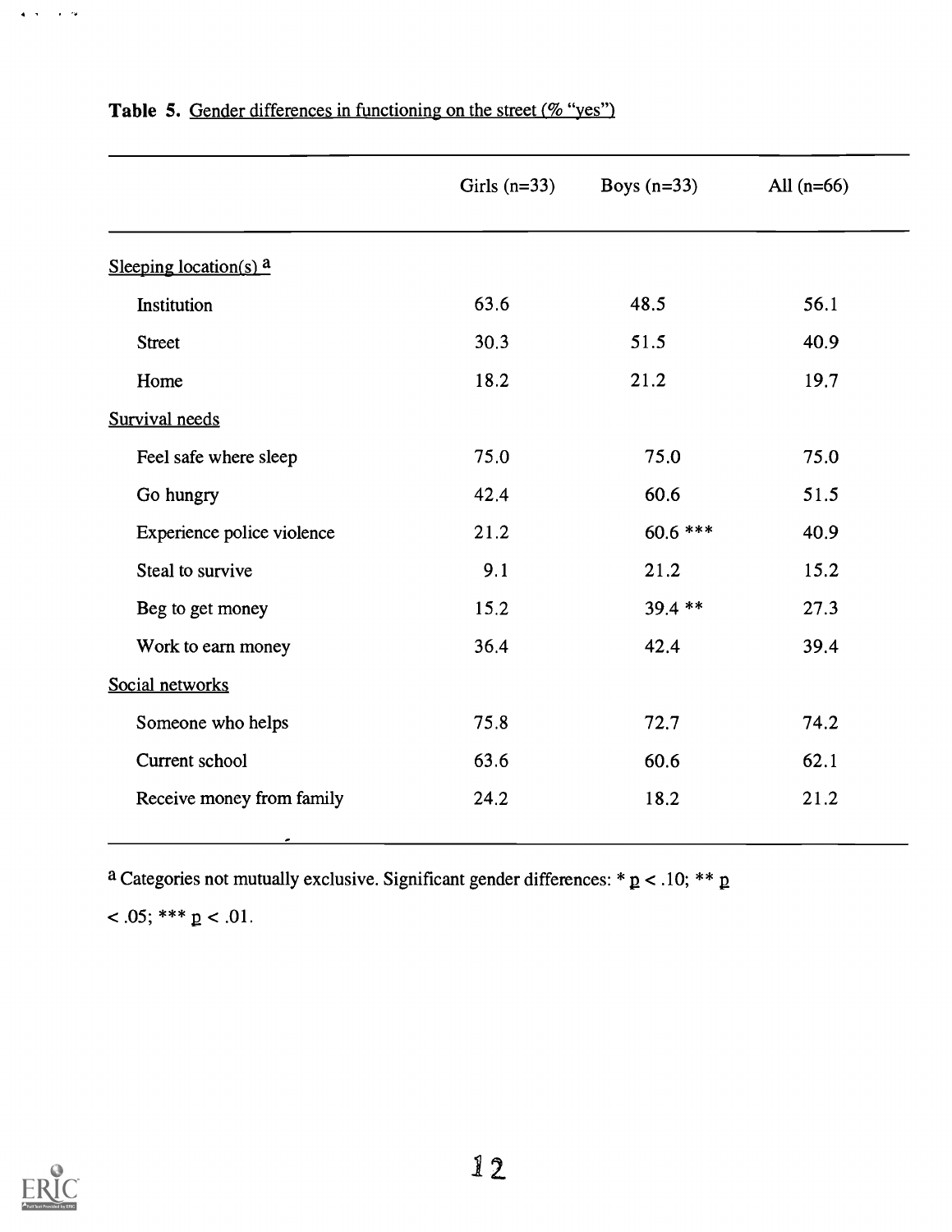

## U.S. Department of Education

Office of Educational Research and Improvement (OERI) National Library of Education (NLE) Educational Resources Information Center (ERIC)



# REPRODUCTION RELEASE

(Specific Document)

| I. DOCUMENT IDENTIFICATION:                                                                   |                          |
|-----------------------------------------------------------------------------------------------|--------------------------|
| Title: Gender differences in the family situation of Brazilian street youth                   |                          |
|                                                                                               |                          |
| Author(s): M. Raffaelli, Stl. Koller, C. Reppold, M. Kuschick, F. Krun, D. Banderla, C. Simoz |                          |
| Corporate Source:                                                                             | <b>Publication Date:</b> |
|                                                                                               | April 1999               |

## II. REPRODUCTION RELEASE:

In order to disseminate as widely as possible timely and significant materials of interest to the educational community, documents announced in the monthly abstract journal of the ERIC system, Resources in Education (RIE), are usually made available to users in microfiche, reproduced paper copy, and electronic media, and sold through the ERIC Document Reproduction Service (EDRS). Credit is given to the source of each document, and, if reproduction release is granted, one of the following notices is affixed to the document.

If permission is granted to reproduce and disseminate the identified document, please CHECK ONE of the following three options and sign at the bottom of the page.

| The sample sticker shown below will be<br>affixed to all Level 1 documents                                                                                    | The sample sticker shown below will be<br>affixed to all Level 2A documents                                                                                                                                                                                                                                                                                                                                                       | The sample sticker shown below will be<br>affixed to all Level 2B documents                               |  |
|---------------------------------------------------------------------------------------------------------------------------------------------------------------|-----------------------------------------------------------------------------------------------------------------------------------------------------------------------------------------------------------------------------------------------------------------------------------------------------------------------------------------------------------------------------------------------------------------------------------|-----------------------------------------------------------------------------------------------------------|--|
| PERMISSION TO REPRODUCE AND<br>DISSEMINATE THIS MATERIAL HAS<br><b>BEEN GRANTED BY</b>                                                                        | PERMISSION TO REPRODUCE AND<br>DISSEMINATE THIS MATERIAL IN<br>MICROFICHE, AND IN ELECTRONIC MEDIA<br>FOR ERIC COLLECTION SUBSCRIBERS ONLY.<br>HAS BEEN GRANTED BY                                                                                                                                                                                                                                                                | <b>PERMISSION TO REPRODUCE AND</b><br>DISSEMINATE THIS MATERIAL IN<br>MICROFICHE ONLY HAS BEEN GRANTED BY |  |
| Sam                                                                                                                                                           |                                                                                                                                                                                                                                                                                                                                                                                                                                   |                                                                                                           |  |
| TO THE EDUCATIONAL RESOURCES<br><b>INFORMATION CENTER (ERIC)</b>                                                                                              | TO THE EDUCATIONAL RESOURCES<br><b>INFORMATION CENTER (ERIC)</b>                                                                                                                                                                                                                                                                                                                                                                  | TO THE EDUCATIONAL RESOURCES<br><b>INFORMATION CENTER (ERIC)</b>                                          |  |
|                                                                                                                                                               | 2A                                                                                                                                                                                                                                                                                                                                                                                                                                | 2B                                                                                                        |  |
| $\cdot$ Level 1                                                                                                                                               | Level 2A                                                                                                                                                                                                                                                                                                                                                                                                                          | Level 2B                                                                                                  |  |
|                                                                                                                                                               |                                                                                                                                                                                                                                                                                                                                                                                                                                   |                                                                                                           |  |
|                                                                                                                                                               |                                                                                                                                                                                                                                                                                                                                                                                                                                   |                                                                                                           |  |
| Check here for Level 1 release, permitting reproduction<br>and dissemination in microfiche or other ERIC archival<br>media (e.g., electronic) and paper copy. | Check here for Level 2A release, permitting reproduction<br>and dissemination in microfiche and in alectronic media<br>for ERIC archival collection subscribers only                                                                                                                                                                                                                                                              | Check here for Level 2B release, permitting<br>reproduction and dissemination in microfiche only          |  |
|                                                                                                                                                               | Documents will be processed as indicated provided reproduction quality permits.<br>If permission to reproduce is granted, but no box is checked, documents will be processed at Level 1.                                                                                                                                                                                                                                          |                                                                                                           |  |
|                                                                                                                                                               |                                                                                                                                                                                                                                                                                                                                                                                                                                   |                                                                                                           |  |
| to satisfy information needs of educators in response to discrete inquiries.                                                                                  | I hereby grant to the Educational Resources Information Center (ERIC) nonexclusive permission to reproduce and disseminate this document<br>as indicated above. Reproduction from the ERIC microfiche or electronic media by persons other than ERIC employees and its system<br>contractors requires permission from the copyright holder. Exception is made for non-profit reproduction by libraries and other service agencies |                                                                                                           |  |
| Signature:                                                                                                                                                    | Printed Name/Position/Title:                                                                                                                                                                                                                                                                                                                                                                                                      | Assistant Professor                                                                                       |  |
| Sign<br>here.-<br>Organization/Address:<br>Univ. of                                                                                                           | manus Ruffaile / Marcela Raffaelli<br>Telephone:<br>Nebrauta - Lincoln                                                                                                                                                                                                                                                                                                                                                            | 402 472-0737 FAX: 402 472<br>4632<br>Date:<br>E-Mail Address:<br>mraffaelli 1 @ wnl.edu<br>516194         |  |